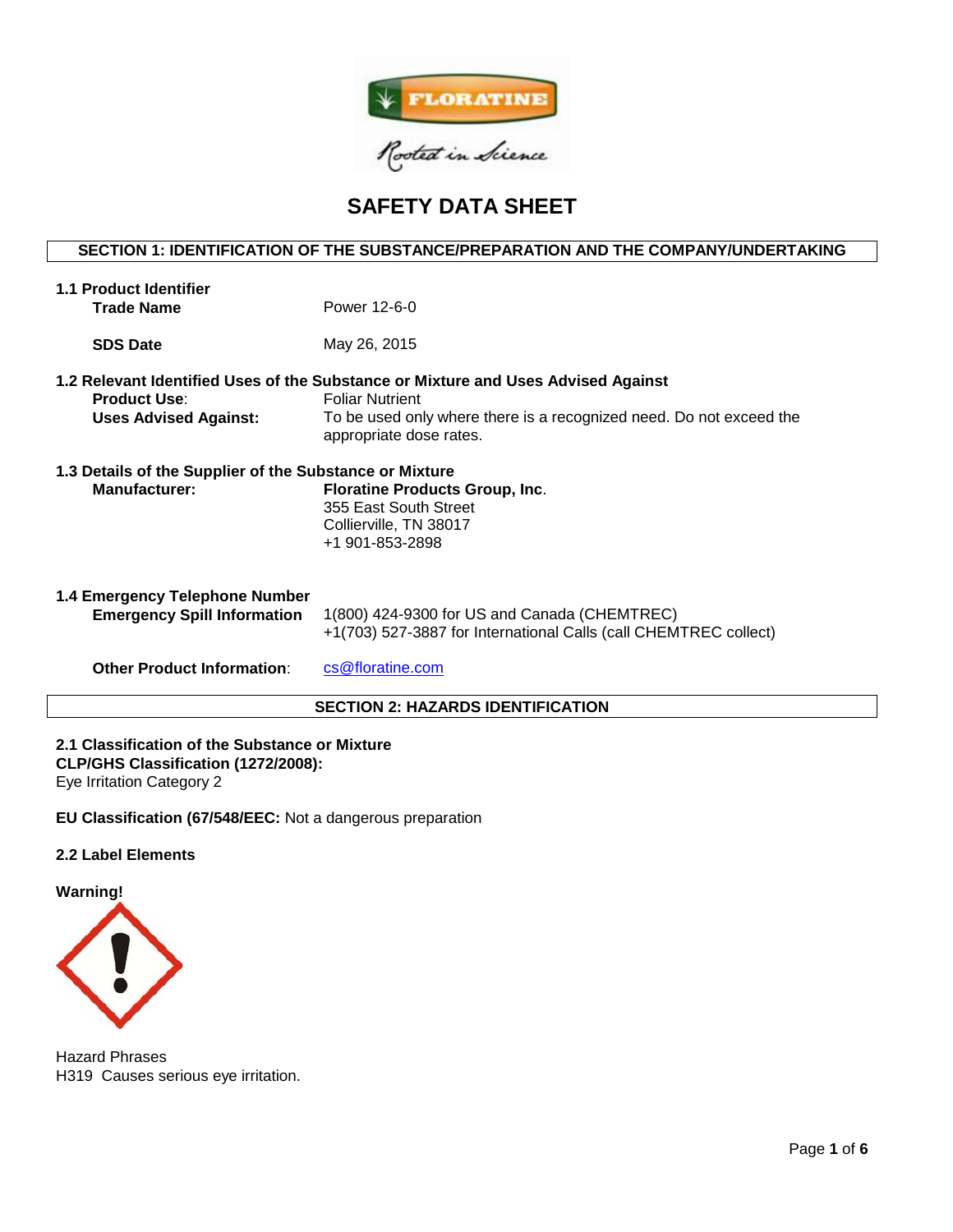Precautionary Phrases P264 Wash hands thoroughly after handling. P280 Wear eye protection. P305+P351+P338 IF IN EYES: Rinse continuously with water for several minutes. Remove contact lenses if present and easy to do – continue rinsing. P337+P313 If eye irritation persists: Get medical attention.

# **2.3 Other Hazards:** None

## **SECTION 3: COMPOSITION/INFORMATION ON INGREDIENTS**

## **3.2 Mixtures**

| <b>Chemical Name</b>                     | <b>CAS Number /</b><br><b>EINECS Number /</b><br><b>REACH Reg. Number</b> | $%$ (w/w) | <b>EU Classification</b><br>(67/548/EEC) | <b>CLP/GHS Classification</b><br>(1272/2008) |
|------------------------------------------|---------------------------------------------------------------------------|-----------|------------------------------------------|----------------------------------------------|
| Ammonium<br>Phosphate                    | Proprietary                                                               | $5 - 20%$ | Not dangerous                            | Not hazardous                                |
| Urea Ammonium<br><b>Nitrate Solution</b> | 6484-52-2<br>229-347-8                                                    | $<$ 20%   | O, Xi R8, R36                            | Oxid. Solid 3 (H272)<br>Eye Irrit. 2 (H319)  |

See Section 16 for full text of GHS and EU Classifications.

# **SECTION 4: FIRST AID MEASURES**

#### **4.1 Description of First Aid Measures**

#### **First Aid**

- **Eye contact:** Immediately flush eye with water for at least 15 minutes while lifting the upper and lower lids. Seek medical attention.
- **Skin contact:** Wash with soap and water. Get medical attention if irritation develops.
- **Inhalation:** Remove victim to fresh air. Get medical attention if irritation persists.
- **Ingestion:** Do not induce vomiting unless directed to do so my medical personnel. If the person is alert, have them rinse their mouth with water and sip one glass of water. Call a poison center of physician for advice. Never give anything my mouth to an unconscious or drowsy person.

#### **See Section 11 for more detailed information on health effects.**

**4.2 Most Important symptoms and effects, both acute and delayed:** Causes eye irritation. Prolonged skin contact may cause irritation. Ingestion may cause gastrointestinal irritation with nausea and diarrhea.

**4.3 Indication of any immediate medical attention and special treatment needed**: Immediate medical attention should not be needed unless large amounts are swallowed.

# **SECTION 5: FIREFIGHTING MEASURES**

**5.1 Extinguishing Media:** Use any media that is suitable for the surrounding fire. Water can be used to cool fire exposed containers

#### **5.2 Special Hazards Arising from the Substance or Mixture**

**Unusual Fire and Explosion Hazards:** Possible oxidizer when dry. Dry material in contact with combustible materials may cause fire or accelerate burning if involved in fire.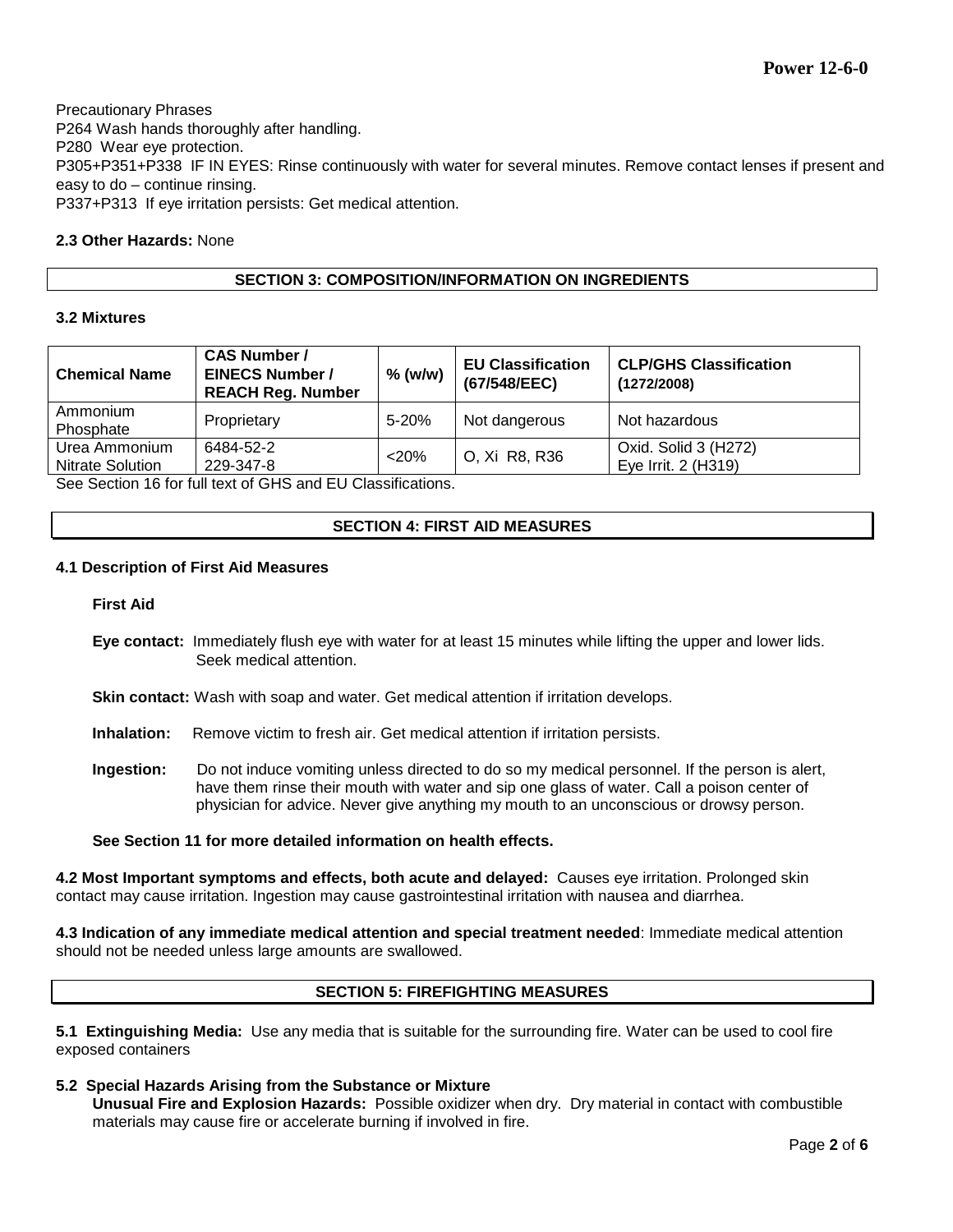**Combustion Products:** Carbon and nitrogen oxides, ammonia and hydrogen sulfide.

**5.3 Advice for Fire-Fighters:** Self-contained breathing apparatus and protective clothing should be worn in fighting fires involving chemicals. Determine the need to evacuate or isolate the area according to your local emergency plan. Use water spray to keep fire exposed containers cool.

#### **SECTION 6: ACCIDENTAL RELEASE MEASURES**

#### . **6.1 Personal Precautions, Protective Equipment and Emergency Procedures:**

Wear appropriate protective equipment. Avoid direct contact with spilled material.

#### **6.2 Environmental Precautions:**

Prevent entry in storm sewers and waterways. Report spill as required by local and national regulations.

#### **6.3 Methods and Material for Containment and Cleaning Up:**

Collect with an inert absorbent material and place in an appropriate container for disposal. Wash spill site with water. Contain large spills and collect as much liquid as possible into containers for use. Do not use combustible materials such as paper towels to collect spills.

#### **6.4 Reference to Other Sections:**

Refer to Section 8 for personal protective equipment and Section 13 for disposal information.

## **SECTION 7: HANDLING and STORAGE**

#### **7.1 Precautions for Safe Handling**:

Avoid eye and prolonged skin contact. Use with adequate ventilation. Use reasonable care in handling. Do not eat, drink or smoke while using product. Wash thoroughly with soap and water after handing. Do not allow material to dry on clothing or other combustible materials.

## **7.2 Conditions for Safe Storage, Including any Incompatibilities**:

Protect containers from physical damage. Keep from freezing. Keep containers closed. Empty containers retain product residues. Follow all SDS precautions in handling empty containers. Store away from food and feed. Store away from reducing agents.

#### **7.3 Specific end use(s):**

**Industrial uses:** None identified **Professional uses:** Foliar Nutrient

## **SECTION 8: EXPOSURE CONTROLS/PERSONAL PROTECTION**

#### **8.1 Control Parameters:**

| <b>Chemical Name</b>              | US OEL           | EU IOEL          | UK OEL           | <b>Biological Limit</b><br>Value |
|-----------------------------------|------------------|------------------|------------------|----------------------------------|
| Ammonium Phosphate                | None Established | None Established | None Established | None Established                 |
| Urea Ammonium<br>Nitrate Solution | None Established | None Established | None Established | None Established                 |

## **8.2 Exposure Controls:**

**Recommended Monitoring Procedures:** None.

**Appropriate Engineering Controls:** Good outdoor ventilation should be adequate under normal conditions.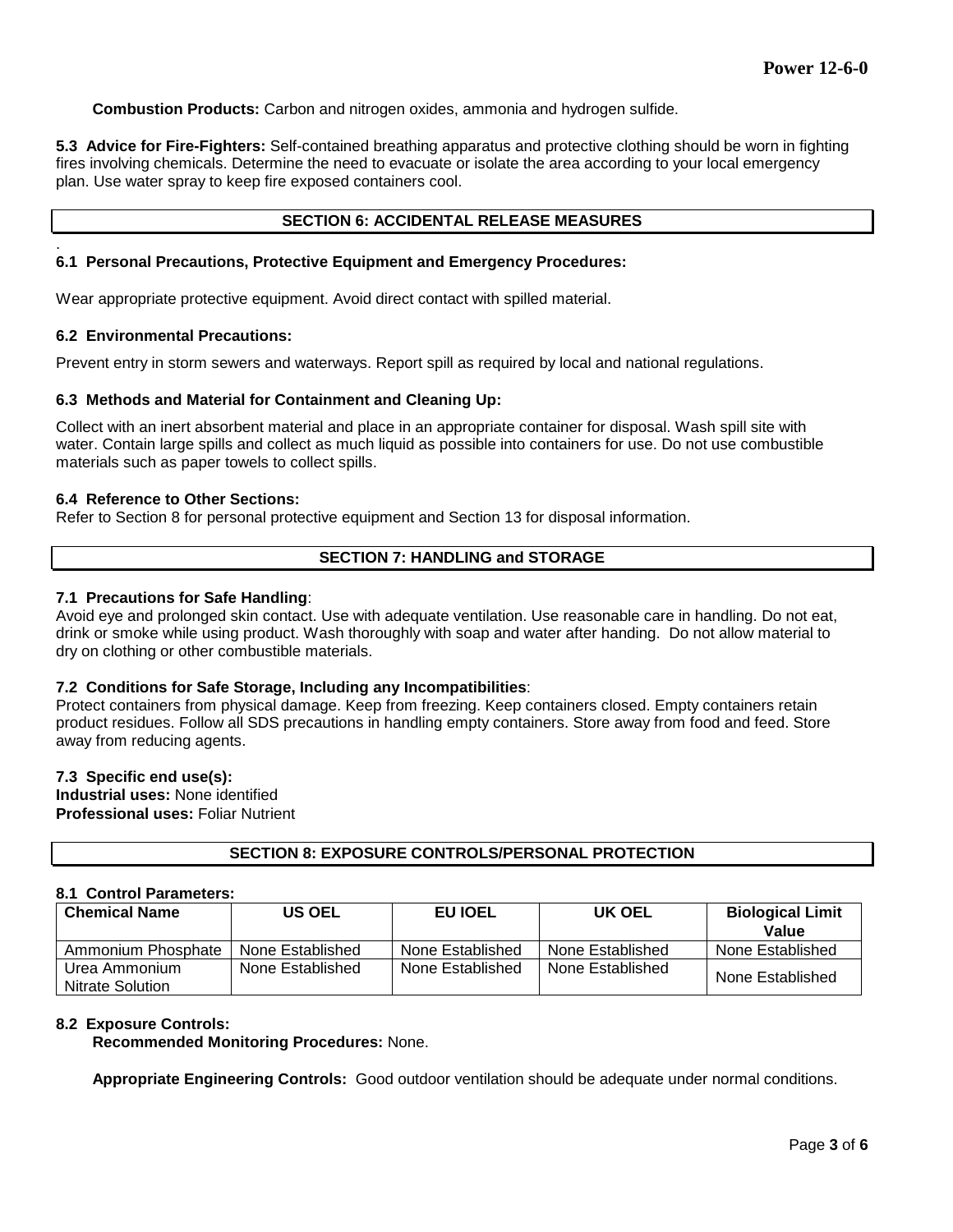## **Personal Protective Measurers**

**Eye/face Protection:** Chemical goggles recommended if needed to avoid eye contact.

**Skin Protection:** Impervious clothing is recommended if needed to avoid prolonged/repeated skin contact.

**Hands:** Impervious gloves are recommended if needed to avoid prolonged/repeated skin contact.

**Respiratory Protection:** None needed under normal use conditions with adequate ventilation. If mists are irritating, an approved particulate respirator can be used. Use respirators in accordance with local and national regulations.

**Other protection:** Suitable washing facilities should be available in the work area.

#### **SECTION 9: PHYSICAL and CHEMICAL PROPERTIES**

#### **9.1 Information on basic Physical and Chemical Properties**

**Appearance:** Dark Liquid **Odor:** Slight ammonia odor **Odor Threshold:** Not applicable **pH:** 6.25 **Melting/Freezing Point:** Not available **Boiling Point:** 104-110ºC **Flash Point:** None **Evaporation Rate:** Not available **Lower Flammability Limit:** None **Upper Flammability Limit:** None **Vapor Density(Air=1):** Not available **Relative Density:** 1.16 **Viscosity:** Not established **Explosive Properties:** None **Oxidizing Properties:** None **Specific Gravity (H<sub>2</sub>O= 1):** 1.16<br> **Molecular Formula:** Mixture **State of Molecular Weight:** Mixture

**Vapor Pressure:** Not available

**Solubility:** Soluble **Octanol/Water Partition Coefficient:** Not established **Autoignition Temperature:** None **Decomposition Temperature:** Not applicable **Molecular Weight: Mixture** 

**9.2 Other Information:** None available

# **SECTION 10: STABILITY and REACTIVITY**

**10.1 Reactivity:** Not reactive under normal conditions

**10.2 Chemical Stability:** Stable.

**10.3 Possibility of Hazardous Reactions:** When heated to decomposition, it may produce vapors containing nitrogen oxide and ammonia. Pumps operated with block discharge have been known to detonate.

**10.4 Conditions to Avoid:** Avoid excessive heat.

**10.5 Incompatible Materials:** Incompatible with reducing agents.

**10.6 Hazardous Decomposition Products:** Decomposition may produce carbon and nitrogen oxides, ammonia and hydrogen sulfide.

## **SECTION 11: TOXICOLOGICAL INFORMATION**

**11.1 Information on Toxicological Effects:**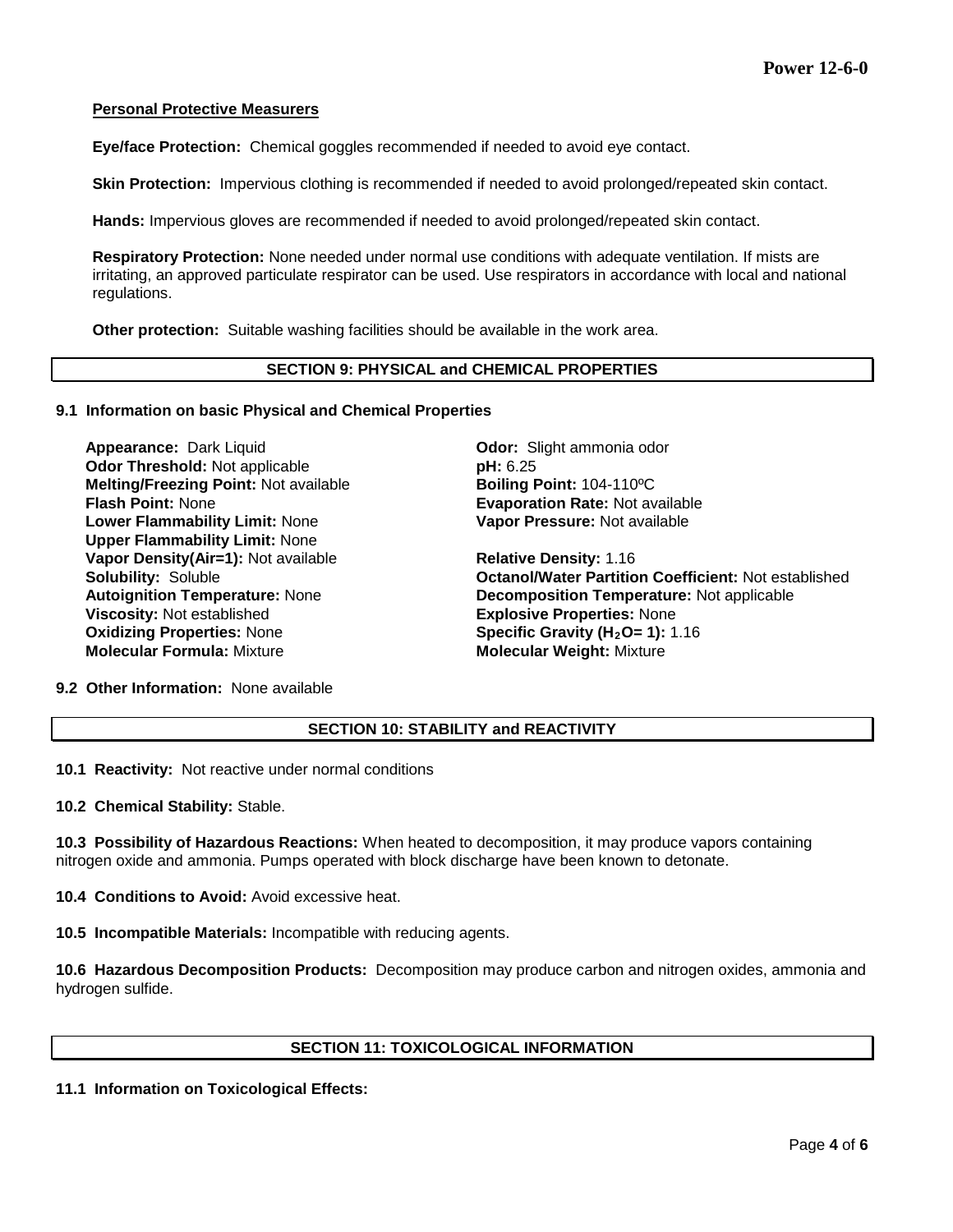## **Potential Health Effects:**

**Eye Contact:** Causes irritation with redness and tearing.

**Skin contact:** Prolonged skin contact may cause irritation.

**Inhalation:** Excessive inhalation of mists may cause upper respiratory tract irritation.

. **Ingestion:** Swallowing may cause gastrointestinal effects including nausea and diarrhea

**Acute toxicity:** No acute toxicity data available for the product. Calculated ATE for the mixture: Oral LD50 11062 mg/kg

Urea Ammonia Nitrate Solution: Oral rat LD50 2950 mg/kg; Dermal rat LD50 >5000 mg/kg Ammonium Phosphate: Oral rat LD50 4250 mg/kg; Dermal rat LD50 >2000 mg/kg

**Skin corrosion/irritation:** Ammonium phosphate, Urea Ammonium Nitrate Solution is not irritating to rabbit skin.

**Eye damage/ irritation:** Ammonium phosphate is not irritating to rabbit eyes. Urea Ammonium Nitrate Solution is irritating to rabbit eyes.

**Respiratory Irritation:** No data available. Expected to cause only temporary irritation.

**Respiratory Sensitization:** No data available.

**Skin Sensitization:** No data available.

**Germ Cell Mutagenicity:** Ammonium phosphate was negative in an AMES Test and in an in vitro mammalian chromosome aberration test.

**Carcinogenicity:** No data available. None of the components of this product are listed as carcinogens by IARC or the EU Dangerous Substances Directive.

**Reproductive Toxicity:** No data available

#### **Specific Target Organ Toxicity**:

Single Exposure: No data available

Repeat Exposure: No data available

# **SECTION 12: ECOLOGICAL INFORMATION**

#### **12.1 Toxicity:**

Urea Ammonium Nitrate Solution: 48 hr LC50 Cyprinus carpio 430 mg/L Ammonium phosphate: 96 hr Brachydanio rerio 250 mg/L; 50 hr LC50 daphnia magna 433 mg/L

**12.2 Persistence and degradability:** Biodegradation is not applicable to inorganic substances such as ammonium phosphate and Urea Ammonium Nitrate Solution.

**12.3 Bioaccumulative Potential:** No data available. Not expected to be bioaccumulative.

- **12.4 Mobility in Soil:** In the soil, product follows natural cycle to provide plant nutrients.
- **12.5 Results of PVT and vPvB assessment:** Not required.
- **12.6 Other Adverse Effects:** No data available.